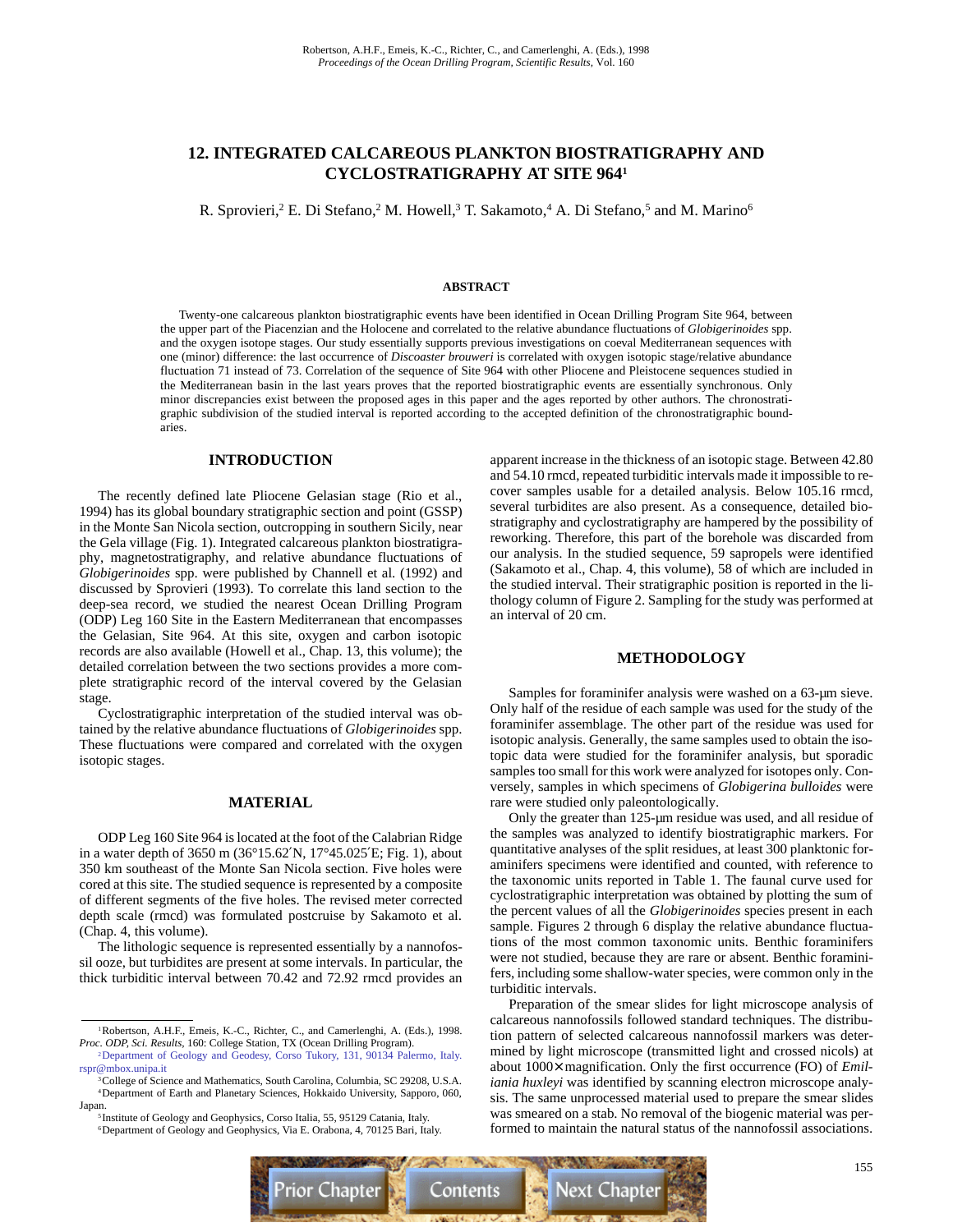

Figure 1. Index map.  $1 =$  Ficarazzi;  $2 =$  Capo Rossello;  $3 =$ Monte San Nicola;  $4 =$ Vrica; and  $5 =$ Singa.

Abundance data were collected using the methodology described by Rio et al. (1990) to facilitate correlation to data collected from other Mediterranean sequences (e.g., ODP Site 653, Tyrrhenian Sea; land sections of southern Sicily, Monte San Nicola and Capo Rossello). The following counting methods were used:

- 1 = Index species vs. the total assemblages to detect the *E. huxleyi* FO and *Pseudoemiliania lacunosa* last occurrence (LO). Counts were restricted to the first 300 and to the first 500 nannofossils, respectively.
- $2 =$  Index species vs. a fixed number of taxonomically related forms. This was used to detect the abundance patterns of *Discoaster* markers (100 asteroliths), *Calcidiscus macintyrei* (100 *Calcidiscus*), *Helicosphaera sellii* (50 helicoliths), mediumsized *Gephyrocapsa* (300 placoliths >3 µm), Large *Gephyrocapsa* (100 gephyrocapsids >4 µm), and *Gephyrocapsa* sp. 3 (100 medium-sized *Gephyrocapsa*).
- 3 = Number of specimens of a taxon in a prefixed area of the slide  $(4.52 \text{ mm}^2)$ . This was utilized to obtain the total accumulation of the genus *Discoaster* along the record.

Specimens of the planktonic foraminifer *Globigerina bulloides* were analyzed for  $\delta^{18}$ O. Samples from the >250-um residue fraction were picked and treated sonically in methanol for ~2 min. Samples were analyzed at the University of South Carolina Stable Isotope Laboratory using a VG OPTIMA stable isotope ratio mass spectrometer equipped with an automated Isocarb preparation system. All stable isotope values are reported relative to the Peedee Belemnite standard in per million  $(\%$ ) units using the  $\delta$  notation.

### **BIOSTRATIGRAPHY**

### **Planktonic Foraminifers**

The Mediterranean zonation of Cita (1973, 1975), amended by Sprovieri (1992), was used. The planktonic foraminifer assemblage is rich and well diversified, with well-represented marker species. In ic interval was assigned to a nonsubdivided *Globigerina cariacoensis*–*Globorotalia truncatulinoides excelsa* Zone. The basal interval of the studied section, up to 82.61 rmcd, falls within the MPl5a biozone, as indicated by the presence of *Globorotalia bononiensis* (Fig. 2). This species is never abundant and occurs

discontinuously within the analyzed samples. It disappears in Sample 160-964C-8H-4, 10–12 cm (82.61 rmcd), where the MPl5a/MPl5b boundary was recognized. In the MPl5a biozone, specimens of *Globorotalia crassaformis* s.l. (*G. crassaformis, G. aemiliana, G. crotonensis, G. crassacrotonensis,* and *G. viola*) are present and are predominantly left coiling. Dominance of right-coiling *G. crassaformis* s.l. specimens was found at 102.24, 102.09, 100.86, 98.82, and 97.44 rmcd (Fig. 4). The repeated, high-frequency coiling shifts of this species in the lower part of the MPl5a biozone are a useful, second-order biostratigraphic tool for enhancing the biostratigraphic resolution in this part of the upper Piacenzian stratigraphic sequence. In the lower part of this biozone, the Pliocene FO of essentially left-coiling specimens of *Neogloboquadrina atlantica* occurs (Sample 160- 964E-6H-2, 89–91 cm, 98.82 rmcd). In this sample the species is abundant, with well-developed, encrusted specimens. As in other Mediterranean sections, *Globigerinoides quadrilobatus* and *Globigerinoides obliquus* s.l. are more continuously present in the lower part of this biozone (Fig. 3; see also Sprovieri, 1992).

the Pleistocene segment, the FO of *Globorotalia truncatulinoides excelsa* could not be detected, as the integrated calcareous plankton biostratigraphy indicates its FO is well above the FO recognized in other Mediterranean sections. Therefore, the entire Quaternary stratigraph-

The segment between 82.61 and 66.86 rmcd represents the MPl5b biozone, defined at the top by the FO of *Globorotalia inflata.* This biostratigraphic interval is characterized by the absence of the *G. inflata* group taxa. The uppermost level with common specimens of *N. atlantica* (Sample 160-964E-4H-3, 100−102 cm, 76.52 rmcd) is recorded in the lower part of this biozone.

The MPl6 biozone, defined at the top by the first common occurrence (FCO) of *Neogloboquadrina pachyderma* left coiling, covers the stratigraphic interval between 66.86 and 58.12 rmcd. Left-coiling specimens of *N. pachyderma* are rare throughout the Pliocene–Pleis-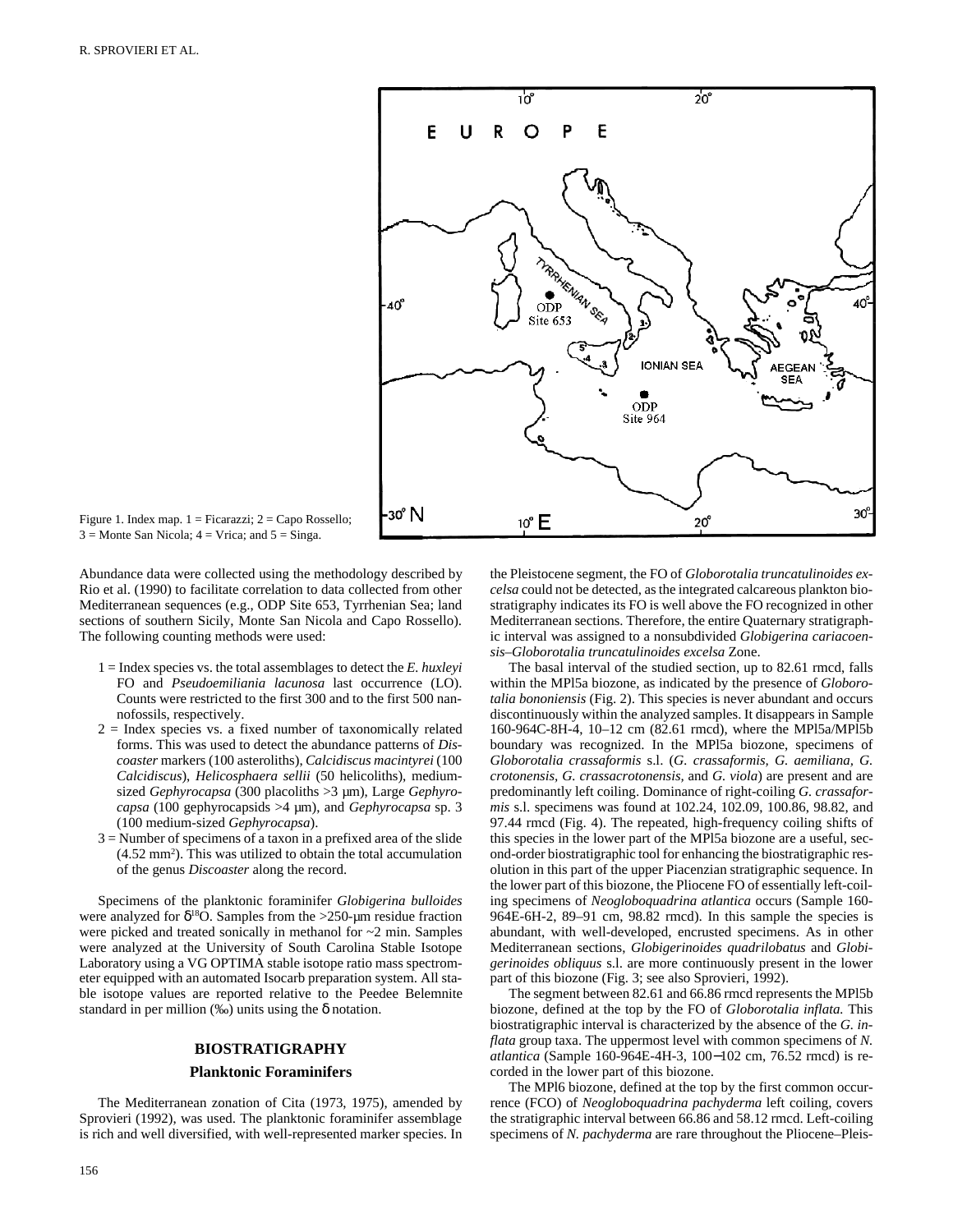

Figure 2. Calcareous plankton biostratigraphy, relative abundance fluctuations of *Globigerinoides* spp., and oxygen isotope stages in the studied sequence at Site 964. "Warm" fluctuations are labeled with odd numbers. *E. h.* = *Emiliania huxleyi*; *P. l.* = *Pseudoemiliania lacunosa*; *G.* sp. 3 = *Gephyrocapsa* sp. 3; *L. G.* = Large *Gephyrocapsa*; *C. m.* = *Calcidiscus macintyrei*; *G. oc.* = medium-sized *Gephyrocapsa*; *N. pac.* s. = *Neogloboquadrina pachyderma* left coiling; *D. b.* = Discoaster brouweri; Gt. t. = Globorotalia truncatulinoides; Gt. inf. = Globorotalia inflata; D. tr. = Discoaster triradiatus; Gt. bon. = Globorotalia bononiensis; *D. p.* = *Discoaster pentaradiatus*; *D. s.* = *Discoaster surculus*; *D. t.* = *Discoaster tamalis*; *N. atl* = *Neogloboquadrina atlantica.* Stratigraphic position of the sapropels is indicated by horizontal lines in the lithology column, on the left.

tocene stratigraphic sequence at Site 964 (Fig. 5). We identified the base of the *Globigerina cariacoensis* Zone, defined by the FCO of *N. pachyderma* left coiling, in recognition of the level in which the first relative increase in abundance of the marker occurs, compared with the values recorded in the underlying strata. This is also the oldest level in which left-coiling *N. pachyderma* represents about 50% of the total *N. pachyderma* population.

The planktonic foraminifer biostratigraphic resolution is poor in the Mediterranean Pleistocene (Sprovieri, 1992). For this microfossil group, the distinctive faunal trend at Site 964 (as in other coeval sequences), is the general upsection increase of the "cold" species (*N. pachyderma, Turborotalita quinqueloba,* and *Globorotalia scitula;* Figs. 5, 6).

### **Calcareous Nannofossils**

The zonal scheme of Rio et al. (1990), extensively used in the Pliocene–Pleistocene Mediterranean record (Channell et al., 1992; Di Stefano et al., 1993; Castradori, 1993) and during the Leg 160 cruise, was adopted here. The only change is the recognition of the upper boundary of Biozone MNN16a according to the definition of Sprovieri et al. (1994) and Di Stefano (Chap. 8, this volume). The calcareous nannofossil biostratigraphy of the Site 964 sequence is shown in Figure 7.

Calcareous nannofossils are abundant to common in the smear slides. Preservation is generally good, but overgrowths and broken specimens consistently occur in samples where silt and volcanic ash are present. These intervals, interpreted as turbidites, also include reworked nannofossils from the Cretaceous and younger sediments.

The basal interval of the studied sequence, up to 98.38 rmcd, includes nannofossils indicative of the uppermost part of MNN16a biozone. Assemblages are characterized by the occurrence of *Discoaster tamalis* and *Discoaster pentaradiatus,* whereas *R. pseudoumbilicus* and *Sphenolithus* spp. are absent. According to the original definition of Rio et al. (1990), the upper boundary of this biozone coincides with the LO of *D. tamalis.* Low abundances of *D. tamalis* above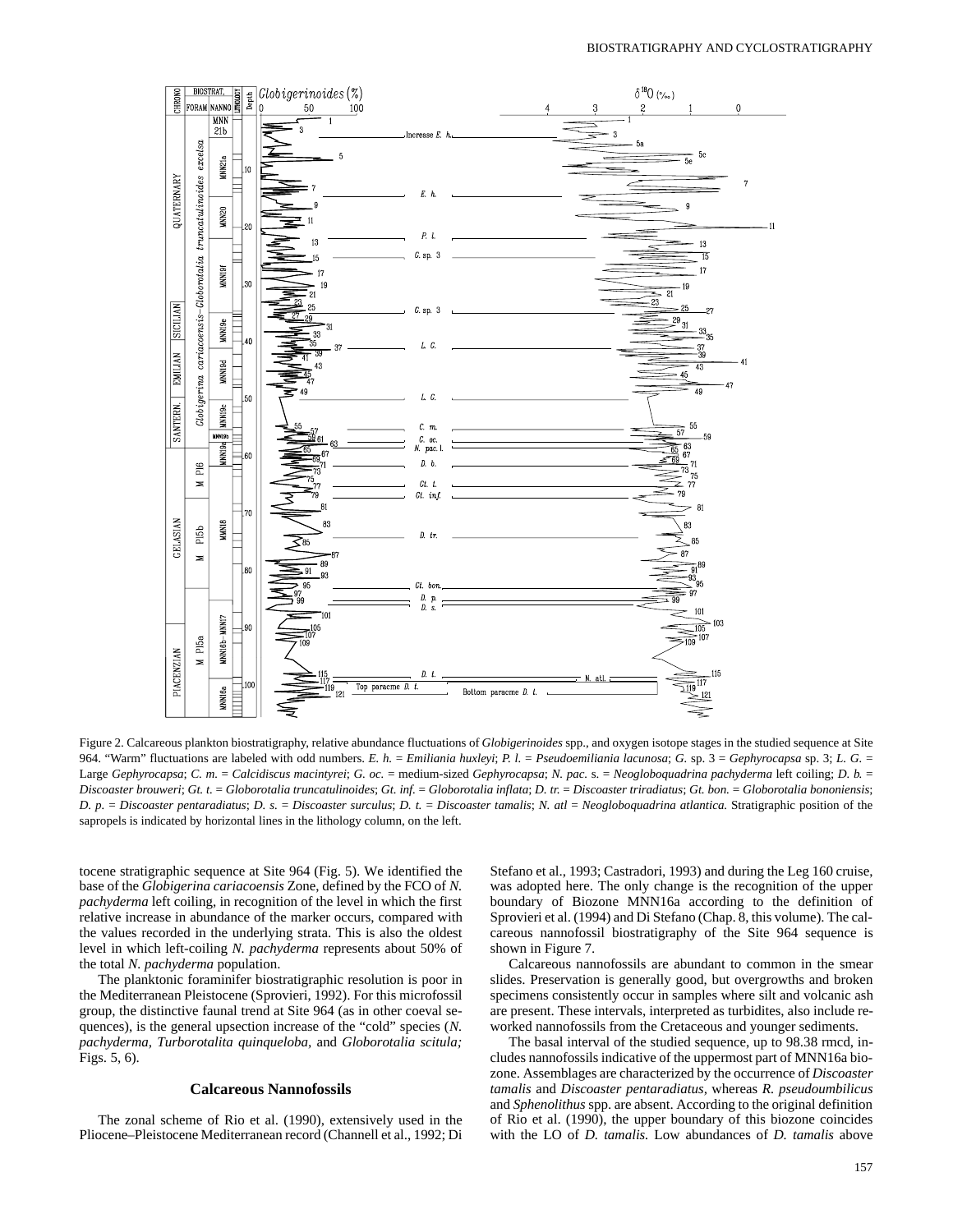**Table 1. Planktonic foraminifer taxonomic units used for quantitative analyses.**

| Globigerina bulloides              |
|------------------------------------|
| Globigerinoides obliquus s.l.      |
| Globigerinoides quadrilobatus s.l. |
| Globigerinoides ruber              |
| Globorotalia bononiensis           |
| Globorotalia crassaformis sx       |
| Globorotalia crassaformis dx       |
| Globorotalia inflata               |
| Globorotalia planispira            |
| Globorotalia scitula sx            |
| Globorotalia scitula dx            |
| Globorotalia truncatulinoides      |
| Neogloboquadrina atlantica         |
| Neogloboquadrina dutertrei         |
| Neogloboquadrina pachyderma sx     |
| Neogloboquadrina pachyderma dx     |
| Orbulina spp.                      |
| Sphaeroidinella dehiscens          |
| Turborotalita quinqueloba          |
| Hastigerina siphonifera            |
|                                    |

98.38 rmcd may be caused by reworking. Following Sprovieri et al. (1994), we recognize this boundary in coincidence of the last strong decrease in abundance (LCO) of *D. tamalis,* after the paracme interval that occurs in the highest part of its range (Fig. 7).

Between 98.38 and 85.54 rmcd, *D. pentaradiatus* and *D. surculus* co-occur up until the level in which discoasters abruptly decrease in abundance. In the two overlying samples, in which few discoasters occur, *D. pentaradiatus* is still present with relative high abundance values. In the two samples above this level, discoasters are rare and poorly preserved. Rare specimens of *D. pentaradiatus* and *D. surculus* are considered reworked because they co-occur with specimens of *D. tamalis* and *Discoaster* spp. that are surely reworked. Following Rio et al. (1990), we recognize the MNN16a-17/MNN18 boundary at 84.74 rmcd.

The MNN18 zone, defined at the top by the LO of *Discoaster brouweri* and *Discoaster triradiatus,* covers the interval between 84.74 and 61.30 rmcd. Along this biostratigraphic interval, these two taxa are the only indigenous discoasters. They are discontinuously present, with fluctuating relative abundance values. At 73.86 rmcd, the first abundance peak of *D. triradiatus* occurs. Above this level, high (40%) relative abundance values of *D. triradiatus* vs. *D. brouweri* is discontinuously present up to 61.30 rmcd, the level at which *D. triradiatus* and *D. brouweri* disappear (Fig. 7). In the interval between 61.30 and 59 rmcd, badly preserved assemblages with reworked mid-Pliocene *Discoasters* occur. In the sample at 60.32 rmcd, two broken and one broken specimen of *D. brouweri* and *D. triradiatus,* respectively, are present but are considered reworked.

At 57.12 rmcd, medium-sized *Gephyrocapsa* first occur, and the base of the MNN19b Zone was identified. They co-occur with *Calcidiscus macintyrei* up to 54.92 rmcd, where the LO of *C. macintyrei* is recognized, because its abundance values decrease below the threshold of 1% (Rio et al., 1990). Poorly preserved specimens of *C. macintyrei* are present with low abundance values in the two overlying samples, but they are considered reworked, because in this same samples nannofossil assemblages are badly preserved, in coincidence of turbiditic sediments.

Just above this turbiditic interval, at 49.72 rmcd, the first specimens of large *Gephyrocapsa* appear. Therefore, the MNN19c/ MNN19d boundary was recognized. They progressively increase in abundance up to 40.71 rmcd, where the LO of large *Gephyrocapsa* was detected (Fig. 7). The upper boundary of MNN19d was identified by this bioevent. The LO of *Helicosphaera sellii,* the alternative event for the definition of this boundary (Rio et al., 1990), occurs in the same sample.

The interval between 40.71 and 34.52 rmcd is ascribed to the MNN19e zone, defined at the top by the FO of *Gephyrocapsa* sp. 3



Figure 3. Relative abundance of planktonic foraminifer taxonomic units. *Gl. bull.* = *Globigerina bulloides*; *Gld. obl.* = *Globigerinoides obliquus*; *Gld rub.* = *Globigerinoides ruber*; *Gld. quad.* = *Globigerinoides quadrilobatus*.

and by the reappearance of the other medium-sized *Gephyrocapsa.* Within this interval, some broken and overgrown specimens of medium-sized and large *Gephyrocapsa* have been found with taxa reworked from older sediments.

The MNN19f zone, defined at its top by the LO of *Pseudoemiliania lacunosa,* covers the stratigraphic interval between 34.52 and 21.54 rmcd. Within this biozone, *Gephyrocapsa* sp. 3 is present, up to 24.86 rmcd, with large abundance fluctuations separated by short intervals in which it is absent.

The stratigraphic interval between 21.54 and 14.24 rmcd is the MNN20 biozone, defined at its top by the FO of *Emiliania huxleyi.* This is the only bioevent that we identified, following Thierstein et al. (1977), by scanning electron microscope.

Above this level, *E. huxleyi* has low abundance values and is discontinuously present up to 3.9 rmcd, where it sharply increases in abundance, with percent values greater than 40%. Consequently, the interval between 14.24 and 3.9 rmcd belongs to Biozone MNN21a, and the following interval up to the top of the sequence is referred to the *Emiliania huxleyi* Acme Zone, MNN21b.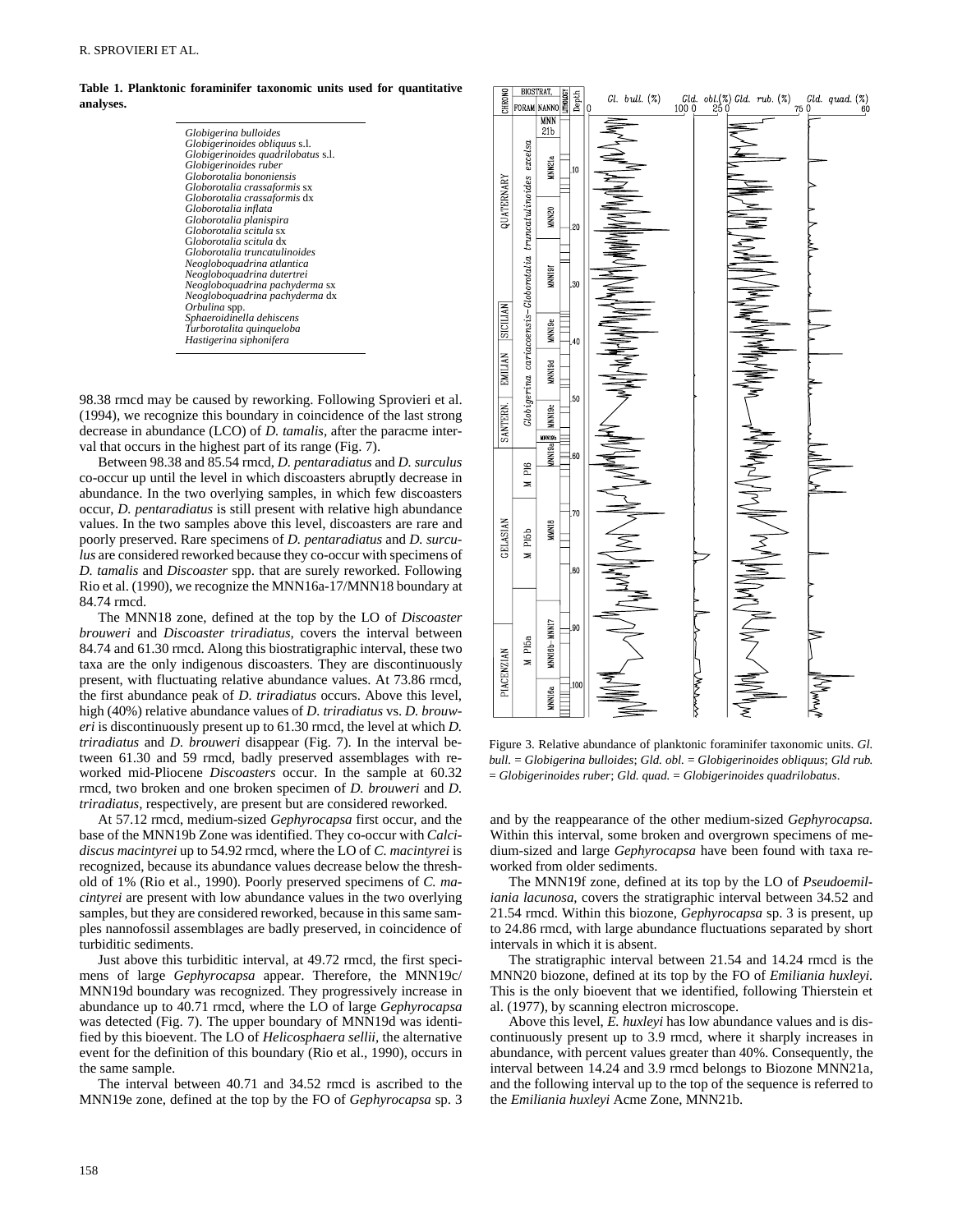

Figure 4. Relative abundance of planktonic foraminifer taxonomic units. *Gt. bon.* = *Globorotalia bononiensis*; *Gt. cras.* l. = *Globorotalia crassaformis* left coiling; *Gt. cras.* r. = *Globorotalia crassaformis* right coiling; *Gt. inf.* = *Globorotalia inflata*; *N. atl.* = *Neogloboquadrina atlantica.*

### **ISOTOPIC STRATIGRAPHY**

The δ18O of *Globigerina bulloides* is characterized by low-amplitude fluctuations in the lower portion of the record, moving towards more enriched values of  $\delta^{18}O$  and higher amplitude shifts with decreasing age. Significant enrichments occur after 3.2 Ma, before 2.53 Ma, after 0.99 Ma and after 0.46 Ma and have previously been attributed to decreasing surface-water temperatures and increases in global ice volume (Thunell and Williams, 1983; Thunell et al., 1990). Increases in the amplitude of the  $\delta^{18}O$  signal are observed after 2.82, 1.51, 0.99, and 0.46 Ma. The highest amplitude shifts are generally associated with sapropel events, with the largest shifts occurring after 0.46 Ma. Many workers have attributed these shifts to the reduction in surface-water salinity during the formation of sapropels in the Mediterranean (e.g. Williams et al., 1978; Rossignol-Strick et al., 1982; Vergnaud-Grazzini et al., 1986; Howell et al., 1990; Thunell et al., 1990), which may have triggered bottom-water anoxia through inhibiting the formation of the Mediterranean Deep Water. It should



Figure 5. Relative abundance of planktonic foraminifer taxonomic units. *N. pac.* r. = *Neogloboquadrina pachyderma* right coiling; *N. pac.* l. = *Neogloboquadrina pachyderma* left coiling; *Sph.* = *Sphaeroidinella dehiscens*; *T. qui.* = *Turborotalita quinqueloba*; *H. siph.* = *Hastigerina siphonifera.*

be noted that Jenkins (1980) and Thunell et al. (1987) attribute these amplitude shifts to anomalously high Mediterranean surface-water salinities during glacial periods, as opposed to the formation of very low or "brackish" surface waters during the transition to interglacial conditions. A more detailed discussion and interpretation of all the isotopic results is provided in Howell et al. (Chap. 12, this volume).

### **CYCLOSTRATIGRAPHY**

Apart from the 59 sapropel levels identified, 58 of which were included in the studied interval, no clear evidence of lithologic cyclicity was identified in the composite sequence. However, the relative abundance of the *Globigerinoides* spp. population regularly fluctuates, and these abundance fluctuations are forced by precession astronomical cycles in the Zanclean and main part of the Piacenzian and by obliquity astronomical cycles during the uppermost part of the Piacenzian, Gelasian, and lower Pleistocene (Sprovieri, 1992, 1993).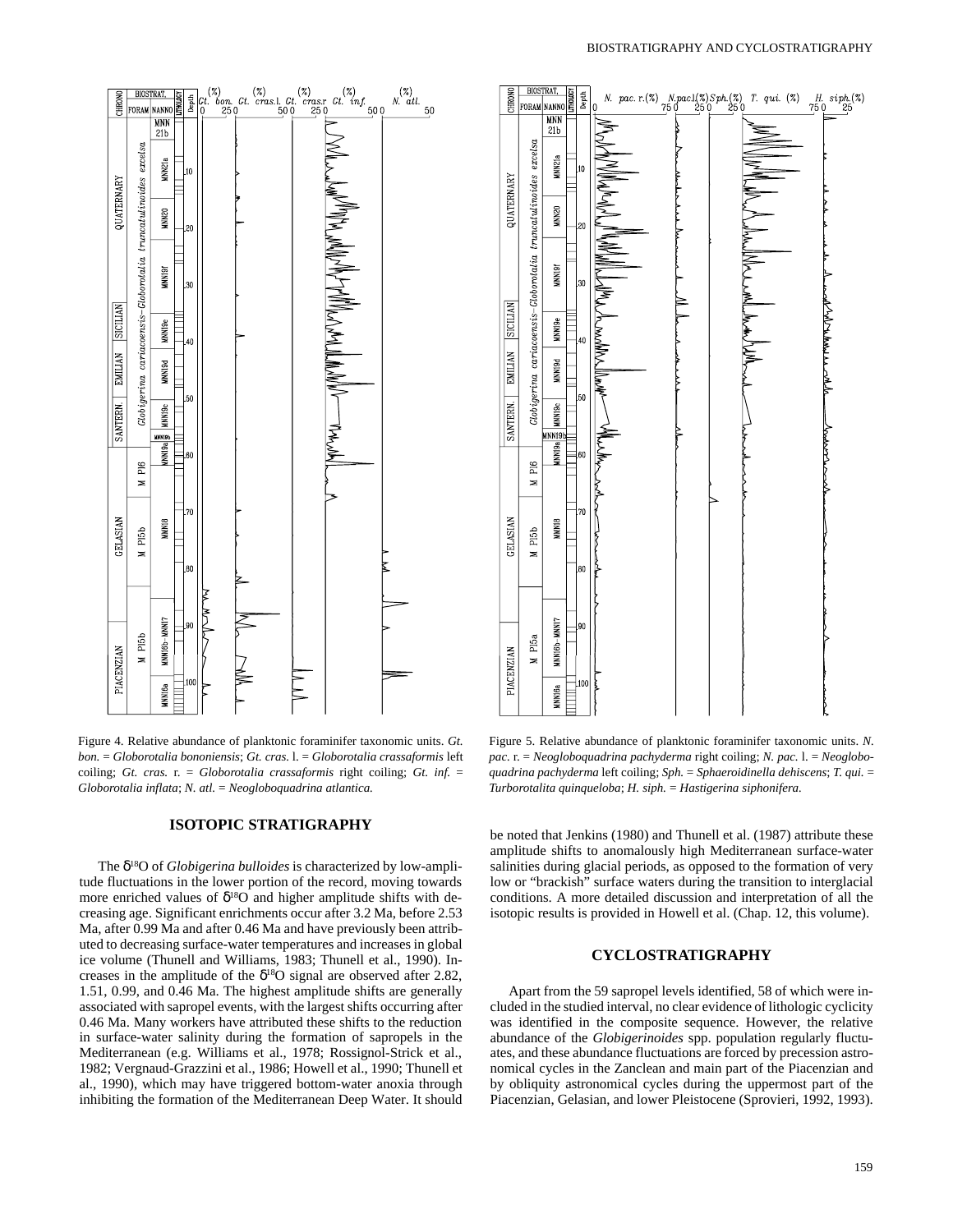

Figure 6. Relative abundance of planktonic foraminifer taxonomic units. *Gt. scit.* = *Globorotalia scitula*; *G. glut.* = *Globigerinita glutinata*; *N. dut.* = *Neogloboquadrina dutertrei*; *Orb.* = *Orbulina* spp.; *Gt. t.* = *Globorotalia truncatulinoides.*

Sprovieri (1993) numbered the relative abundance fluctuations correlated to the obliquity cycles, from younger to older stratigraphic levels, from fluctuation 22 (correlated to oxygen isotopic Stage 22) to fluctuation 64 at the Pliocene/Pleistocene boundary (approximated by the base of the *G. cariacoensis* Zone) to fluctuation 121 in the lower part of Biozone MPl5a. Even numbers were used to label decreased abundances, and odd numbers were used to label increased abundances. The most important calcareous plankton biostratigraphic events were correlated to the *Globigerinoides* spp. relative abundance fluctuations. Based on this correlation, the age of the relative abundance fluctuation/isotopic stage was proposed for every bioevent (Sprovieri, 1993).

Relative abundance of *Globigerinoides* spp. for Site 964 are reported in Figure 2, in which the abundance fluctuations are numbered and compared with the oxygen isotopic stages reported for Site 964 by Howell et al. (Chap. 13, this volume). The stratigraphic level (rmcd) of the abundance fluctuation and oxygen isotopic stages up to the base of the mid-Pleistocene are listed in Table 2. A good cycleby-cycle correlation exists between the two curves, with high relative abundance of *Globigerinoides* spp. occurring with the lighter oxygen isotopic values. Each abundance fluctuation was identified utilizing the well-established correlation of key biostratigraphic events with these *Globigerinoides* spp. relative abundance fluctuations (Sprovieri, 1993) and isotopic stages. The following correlations with the oxygen isotope stages are generally accepted: the LO of *Pseudoemiliania lacunosa* with isotopic Stage 12 (Thierstein et al., 1977; Vergnaud-Grazzini et al., 1990), the top of the large *Gephyrocapsa* Zone (Biozone MNN19d) with isotopic Stage 37 (Raffi et al., 1993), the FCO of *N. pachyderma* left coiling with isotopic Stage 64 (Raymo et al., 1989; Lourens et al., 1992), the LO of *Discoaster brouweri* with isotopic Stage 71 (Raffi et al., 1993), the LO of *Gt. bononiensis* with isotopic Stage 96 (Lourens et al., 1992), and the sharp decrease of *Discoaster* population with isotopic Stage 100 (Rio et al., 1990; Thiedemann et al., 1994). In Figure 2, the first- and second-order calcareous plankton biostratigraphic events are reported for Site 964. Apart from the LO of *D. brouweri,* previously correlated by Sprovieri (1993) to abundance fluctuation 73 and now recognized in cycle 71, the correlations between the biostratigraphic event and the relative abundance fluctuation are consistent with those proposed by Sprovieri (1993). With reference to the estimates by Shackleton et al. (1990) for selected oxygen isotopic stages and magnetic reversal boundaries, Table 3 provides the age of each biostratigraphic event within the approximated time interval of the correlative obliquity astronomical cycle. The ages proposed by Sprovieri (1993) and Lourens et al. (1996) are included for comparison in Table 3. The smaller differences between the ages proposed by Lourens et al. (1996) and this paper may be a consequence of the different references used for age evaluation (precession and obliquity astronomical cycles, respectively). The more consistent differences greater than ~40 k.y. are possibly due to different interpretations of the oxygen isotopic stratigraphy (*Gt. inflata* FO, *Gt. truncatulinoides* FO, *Gephyrocapsa* >4 µm FO, *Gephyrocapsa* >5.5 µm FO, and *Gephyrocapsa* sp. 3 FO) or to a different taxonomic concept of some species (according to our taxonomic concept of the species, the *N. atlantica* FO is recorded in the Mediterranean sections below, not above the *D. tamalis* LCO.)

A cyclostratigraphic interpretation of the Pliocene–lower Pleistocene stratigraphic interval was previously made for several Sicilian outcrops and for ODP Leg 107, Site 653 (Sprovieri, 1993). Results are reported in Figure 8, in which relative abundance fluctuations in the planktonic foraminifer assemblages of these sections are compared with the cyclostratigraphic results at Site 964.

The ages of the mid- and upper Pleistocene calcareous nannofossil bioevents were not calibrated by Sprovieri (1993). At Site 964, the LO of *Gephyrocapsa* sp. 3 is for the first time correlated to the oxygen isotopic Stage 15; the LO of *P. lacunosa* is correlated with isotopic Stage 12; the FO of *E. huxleyi* with isotopic Stage 8; and the initial increase of *E. huxleyi* with the transition between isotopic Stages 3 and 4 (Fig. 2). These results are comparable with those reported by Rio et al. (1990) in the Tyrrhenian basin and by Sanvoisin et al. (1993) for the 37.04 m long piston core KC01B, raised from the Calabrian Ridge near the location of Site 964. Quantitative investigations on planktonic foraminifers, calcareous nannofossils, calcium carbonate, and grain-size distribution were carried out on 337 samples taken along this core, in which magnetostratigraphy was also obtained down to the base of the Jaramillo subchron.

The only Pliocene–lower Pleistocene land section from which oxygen isotope stratigraphy (based on the planktonic foraminifer *Globigerinoides ruber*) biostratigraphy, and magnetostratigraphy were published in the Mediterranean basin is the Singa section (Lourens et al., 1992, 1996). In Figure 9, results from the Singa section and Site 964, and their proposed correlation, are plotted. Numbers in roman style indicate our interpretation, whereas numbers in italics and in parentheses indicate the original interpretation of Lourens et al. (1992). According to our interpretation, the two peaks of heavier isotopic values at about 105.45 and 102.95 m above the base of the section, assigned by Lourens et al. (1992) to one isotopic stage (74), are assigned to two different stages (74 and 76; Sprovieri, 1993). Conversely, the interval between 45 and 50 m, assigned by Lourens et al.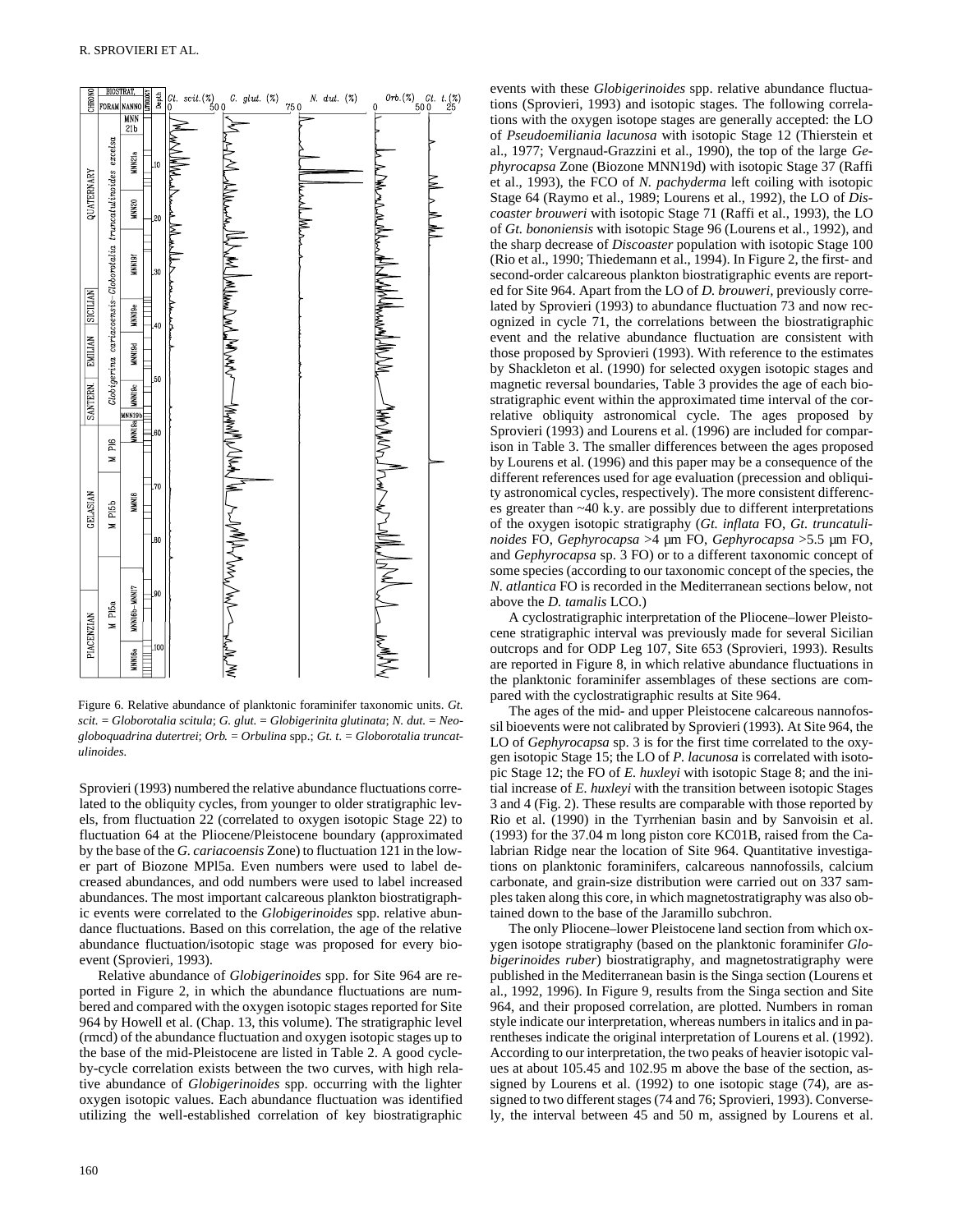

Figure 7. Relative abundance of calcareous nannofossil taxonomic units. Quantitative data for *D. brouweri* are given as percent values in the interval below the total *Discoaster* decrease (dashed line) and in number/mm<sup>2</sup> in the interval above the total *Discoaster* decrease.

(1992) to isotopic Stage 94, where no clear evidence of a shift to heavier values is present, is assigned entirely to isotopic Stage 95. In the lower Pleistocene interval, the isotopic stages were labeled only tentatively by Lourens et al. (1992). Our interpretation at Site 964 permits identification of these isotopic fluctuations, designating isotopic Stage 45 at the top of the sequence. This proposed correlation implies changes in the thickness of sediments in coincidence with some isotopic stages in the Singa section. The Singa section is an upper slope, terrigenous sequence where changes in the sediment accumulation rate can frequently occur. Anomalous, more or less long intervals with increased sediment accumulation rates are also present, and some coincide with relative abundance fluctuations of *Globigerinoides* spp., in the Monte San Nicola and Capo Rossello sections (Fig. 8).

# **CHRONOSTRATIGRAPHY**

With reference to the recently accepted definition of the GSSP of the new Gelasian stage, which covers the upper part of the Pliocene (Rio et al., 1994), to the GSSP of the Neogene/Quaternary boundary

at Vrica (Aguirre and Pasini, 1985), and to the proposed definition of the base of the Piacenzian (Cita et al., in press) and of the base of the Emilian substage (Pasini and Colalongo, 1994), we propose in this chapter the chronostratigraphic subdivision of the stratigraphic interval studied at Site 964.

The GSSP of the Piacenzian is defined using the small-scale lithologic cycle 77 of Hilgen (1991), identified at the base of the Punta Piccola section in southern Sicily. At the top of this lithologic cycle, the magnetostratigraphic boundary between the Gilbert and Gauss Chrons was identified. At the base of lithologic cycle 79, the LO of *G. puncticulata* occurs (Hilgen, 1991). The GSSP of the base of the Gelasian stage is defined in the Monte San Nicola section, near Gela (southern Sicily; Rio et al., 1994), in coincidence with a reddish laminated level correlated with oxygen isotopic Stage 103 and Mediterranean Precession Related Sapropel (MPRS) 250, and practically coincident with the Gauss/Matuyama boundary.

Several sapropels have been identified in the Pliocene–Pleistocene sequence at Site 964 (Sakamoto et al., Chap. 4, this volume). Most of them are also present in the Sicilian and Calabrian land sections, but a few of them are not present. Conversely, a small number of sapropels reported from these land sections are not present, or not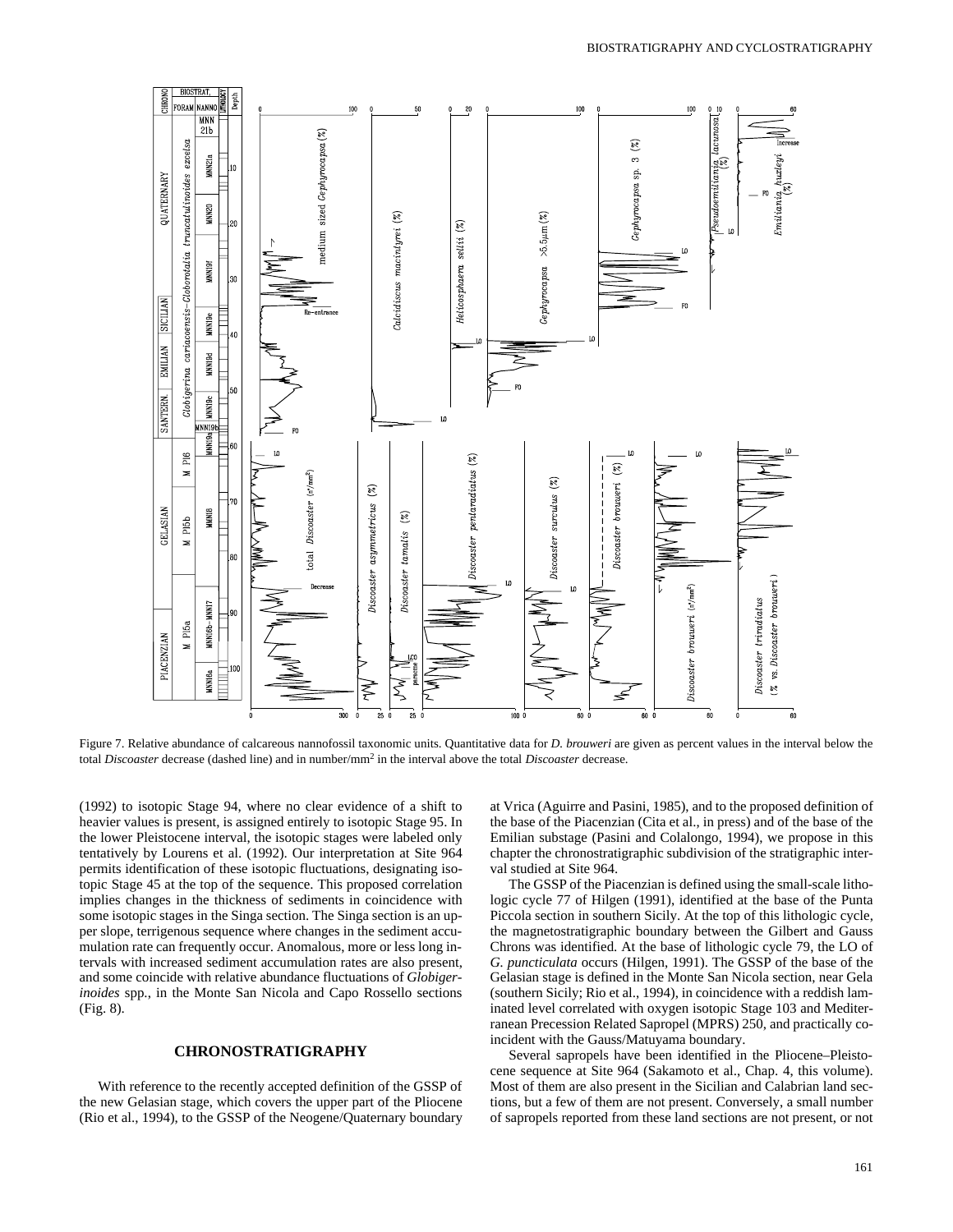**Table 2. Depth of the relative abundance positive fluctuations of** *Globigerinoides* **spp. and the oxygen isotopic stages.**

| Globigerinoides spp.<br>Depth<br>Isotopic<br>Depth<br>abundance fluctuations<br>(rmcd)<br>stage<br>(rmcd)<br>19<br>30.02-29.84<br>19<br>30.14<br>21<br>31.52<br>21<br>31.52<br>23<br>32.84<br>23<br>32.84<br>25<br>25<br>33.34-34.14<br>33.94<br>27<br>34.52-35.04<br>27<br>34.52-35.04<br>29<br>35.84<br>29<br>35.84<br>31<br>36.34-36.72<br>31<br>36.72<br>33<br>38.14<br>33<br>37.84<br>35<br>35<br>39.12<br>38.86<br>37<br>40.56-40.98<br>37<br>40.71<br>39<br>41.46-41.64<br>39<br>41.68-41.72<br>41<br>41<br>42.10-42.82<br>43.18<br>43<br>43.60-44.52<br>43<br>43.72<br>45<br>45.46-45.82<br>45<br>45.44<br>47<br>47<br>46.72<br>47.08<br>49<br>47.88<br>49<br>47.88<br>GAP<br>54.54<br>55<br>55<br>54.48<br>57<br>55.42-55.82<br>57<br>55.88<br>59<br>56.42<br>59<br>56.58<br>56.92-57.12<br>57.32<br>61<br>61<br>63<br>57.50-57.72<br>63<br>57.50<br>65<br>65<br>58.80<br>58.80<br>67<br>59.42<br>67<br>59.52<br>69<br>59.80-60.32<br>69<br>60.48<br>71<br>71<br>61.30<br>61.02-61.30<br>73<br>61.98-62.16<br>73<br>62.16<br>75<br>75<br>63.14<br>63.14<br>77<br>65.18<br>77<br>65.18<br>79<br>79<br>65.81-66.68<br>66.17<br>81<br>67.84-69.20<br>81<br>68.44<br>69.92-72.92<br>83<br>69.92-73.12<br>83<br>85<br>73.86-75.17<br>85<br>75.17-73.86<br>87<br>76.52-76.72<br>87<br>76.52<br>89<br>78.41<br>89<br>78.41<br>91<br>79.85<br>91<br>79.55<br>93<br>80.87<br>93<br>80.69<br>95<br>82.11-82-61<br>95<br>82.52<br>97<br>97<br>83.70-84.00<br>83.33-83.70<br>99<br>99<br>84.50-84.94<br>84.50-84.94<br>101<br>101<br>86.79-87.78<br>87.88<br>103<br>103<br>88.82<br>89.92-90.32<br>105<br>105<br>90.15<br>91.12<br>107<br>107<br>90.92-91.12<br>109<br>92.02<br>109<br>91.62-92.02<br>GAP<br>97.95-98.09<br>115<br>115<br>98.09<br>117<br>99.04<br>117<br>99.04<br>100<br>100.48<br>119<br>119<br>121<br>100.86-101.42<br>121<br>100.86-101.42 |  |  |
|-------------------------------------------------------------------------------------------------------------------------------------------------------------------------------------------------------------------------------------------------------------------------------------------------------------------------------------------------------------------------------------------------------------------------------------------------------------------------------------------------------------------------------------------------------------------------------------------------------------------------------------------------------------------------------------------------------------------------------------------------------------------------------------------------------------------------------------------------------------------------------------------------------------------------------------------------------------------------------------------------------------------------------------------------------------------------------------------------------------------------------------------------------------------------------------------------------------------------------------------------------------------------------------------------------------------------------------------------------------------------------------------------------------------------------------------------------------------------------------------------------------------------------------------------------------------------------------------------------------------------------------------------------------------------------------------------------------------------------------------------------------------------------------------------------------------------------------------------------------|--|--|
|                                                                                                                                                                                                                                                                                                                                                                                                                                                                                                                                                                                                                                                                                                                                                                                                                                                                                                                                                                                                                                                                                                                                                                                                                                                                                                                                                                                                                                                                                                                                                                                                                                                                                                                                                                                                                                                             |  |  |
|                                                                                                                                                                                                                                                                                                                                                                                                                                                                                                                                                                                                                                                                                                                                                                                                                                                                                                                                                                                                                                                                                                                                                                                                                                                                                                                                                                                                                                                                                                                                                                                                                                                                                                                                                                                                                                                             |  |  |
|                                                                                                                                                                                                                                                                                                                                                                                                                                                                                                                                                                                                                                                                                                                                                                                                                                                                                                                                                                                                                                                                                                                                                                                                                                                                                                                                                                                                                                                                                                                                                                                                                                                                                                                                                                                                                                                             |  |  |
|                                                                                                                                                                                                                                                                                                                                                                                                                                                                                                                                                                                                                                                                                                                                                                                                                                                                                                                                                                                                                                                                                                                                                                                                                                                                                                                                                                                                                                                                                                                                                                                                                                                                                                                                                                                                                                                             |  |  |
|                                                                                                                                                                                                                                                                                                                                                                                                                                                                                                                                                                                                                                                                                                                                                                                                                                                                                                                                                                                                                                                                                                                                                                                                                                                                                                                                                                                                                                                                                                                                                                                                                                                                                                                                                                                                                                                             |  |  |
|                                                                                                                                                                                                                                                                                                                                                                                                                                                                                                                                                                                                                                                                                                                                                                                                                                                                                                                                                                                                                                                                                                                                                                                                                                                                                                                                                                                                                                                                                                                                                                                                                                                                                                                                                                                                                                                             |  |  |
|                                                                                                                                                                                                                                                                                                                                                                                                                                                                                                                                                                                                                                                                                                                                                                                                                                                                                                                                                                                                                                                                                                                                                                                                                                                                                                                                                                                                                                                                                                                                                                                                                                                                                                                                                                                                                                                             |  |  |
|                                                                                                                                                                                                                                                                                                                                                                                                                                                                                                                                                                                                                                                                                                                                                                                                                                                                                                                                                                                                                                                                                                                                                                                                                                                                                                                                                                                                                                                                                                                                                                                                                                                                                                                                                                                                                                                             |  |  |
|                                                                                                                                                                                                                                                                                                                                                                                                                                                                                                                                                                                                                                                                                                                                                                                                                                                                                                                                                                                                                                                                                                                                                                                                                                                                                                                                                                                                                                                                                                                                                                                                                                                                                                                                                                                                                                                             |  |  |
|                                                                                                                                                                                                                                                                                                                                                                                                                                                                                                                                                                                                                                                                                                                                                                                                                                                                                                                                                                                                                                                                                                                                                                                                                                                                                                                                                                                                                                                                                                                                                                                                                                                                                                                                                                                                                                                             |  |  |
|                                                                                                                                                                                                                                                                                                                                                                                                                                                                                                                                                                                                                                                                                                                                                                                                                                                                                                                                                                                                                                                                                                                                                                                                                                                                                                                                                                                                                                                                                                                                                                                                                                                                                                                                                                                                                                                             |  |  |
|                                                                                                                                                                                                                                                                                                                                                                                                                                                                                                                                                                                                                                                                                                                                                                                                                                                                                                                                                                                                                                                                                                                                                                                                                                                                                                                                                                                                                                                                                                                                                                                                                                                                                                                                                                                                                                                             |  |  |
|                                                                                                                                                                                                                                                                                                                                                                                                                                                                                                                                                                                                                                                                                                                                                                                                                                                                                                                                                                                                                                                                                                                                                                                                                                                                                                                                                                                                                                                                                                                                                                                                                                                                                                                                                                                                                                                             |  |  |
|                                                                                                                                                                                                                                                                                                                                                                                                                                                                                                                                                                                                                                                                                                                                                                                                                                                                                                                                                                                                                                                                                                                                                                                                                                                                                                                                                                                                                                                                                                                                                                                                                                                                                                                                                                                                                                                             |  |  |
|                                                                                                                                                                                                                                                                                                                                                                                                                                                                                                                                                                                                                                                                                                                                                                                                                                                                                                                                                                                                                                                                                                                                                                                                                                                                                                                                                                                                                                                                                                                                                                                                                                                                                                                                                                                                                                                             |  |  |
|                                                                                                                                                                                                                                                                                                                                                                                                                                                                                                                                                                                                                                                                                                                                                                                                                                                                                                                                                                                                                                                                                                                                                                                                                                                                                                                                                                                                                                                                                                                                                                                                                                                                                                                                                                                                                                                             |  |  |
|                                                                                                                                                                                                                                                                                                                                                                                                                                                                                                                                                                                                                                                                                                                                                                                                                                                                                                                                                                                                                                                                                                                                                                                                                                                                                                                                                                                                                                                                                                                                                                                                                                                                                                                                                                                                                                                             |  |  |
|                                                                                                                                                                                                                                                                                                                                                                                                                                                                                                                                                                                                                                                                                                                                                                                                                                                                                                                                                                                                                                                                                                                                                                                                                                                                                                                                                                                                                                                                                                                                                                                                                                                                                                                                                                                                                                                             |  |  |
|                                                                                                                                                                                                                                                                                                                                                                                                                                                                                                                                                                                                                                                                                                                                                                                                                                                                                                                                                                                                                                                                                                                                                                                                                                                                                                                                                                                                                                                                                                                                                                                                                                                                                                                                                                                                                                                             |  |  |
|                                                                                                                                                                                                                                                                                                                                                                                                                                                                                                                                                                                                                                                                                                                                                                                                                                                                                                                                                                                                                                                                                                                                                                                                                                                                                                                                                                                                                                                                                                                                                                                                                                                                                                                                                                                                                                                             |  |  |
|                                                                                                                                                                                                                                                                                                                                                                                                                                                                                                                                                                                                                                                                                                                                                                                                                                                                                                                                                                                                                                                                                                                                                                                                                                                                                                                                                                                                                                                                                                                                                                                                                                                                                                                                                                                                                                                             |  |  |
|                                                                                                                                                                                                                                                                                                                                                                                                                                                                                                                                                                                                                                                                                                                                                                                                                                                                                                                                                                                                                                                                                                                                                                                                                                                                                                                                                                                                                                                                                                                                                                                                                                                                                                                                                                                                                                                             |  |  |
|                                                                                                                                                                                                                                                                                                                                                                                                                                                                                                                                                                                                                                                                                                                                                                                                                                                                                                                                                                                                                                                                                                                                                                                                                                                                                                                                                                                                                                                                                                                                                                                                                                                                                                                                                                                                                                                             |  |  |
|                                                                                                                                                                                                                                                                                                                                                                                                                                                                                                                                                                                                                                                                                                                                                                                                                                                                                                                                                                                                                                                                                                                                                                                                                                                                                                                                                                                                                                                                                                                                                                                                                                                                                                                                                                                                                                                             |  |  |
|                                                                                                                                                                                                                                                                                                                                                                                                                                                                                                                                                                                                                                                                                                                                                                                                                                                                                                                                                                                                                                                                                                                                                                                                                                                                                                                                                                                                                                                                                                                                                                                                                                                                                                                                                                                                                                                             |  |  |
|                                                                                                                                                                                                                                                                                                                                                                                                                                                                                                                                                                                                                                                                                                                                                                                                                                                                                                                                                                                                                                                                                                                                                                                                                                                                                                                                                                                                                                                                                                                                                                                                                                                                                                                                                                                                                                                             |  |  |
|                                                                                                                                                                                                                                                                                                                                                                                                                                                                                                                                                                                                                                                                                                                                                                                                                                                                                                                                                                                                                                                                                                                                                                                                                                                                                                                                                                                                                                                                                                                                                                                                                                                                                                                                                                                                                                                             |  |  |
|                                                                                                                                                                                                                                                                                                                                                                                                                                                                                                                                                                                                                                                                                                                                                                                                                                                                                                                                                                                                                                                                                                                                                                                                                                                                                                                                                                                                                                                                                                                                                                                                                                                                                                                                                                                                                                                             |  |  |
|                                                                                                                                                                                                                                                                                                                                                                                                                                                                                                                                                                                                                                                                                                                                                                                                                                                                                                                                                                                                                                                                                                                                                                                                                                                                                                                                                                                                                                                                                                                                                                                                                                                                                                                                                                                                                                                             |  |  |
|                                                                                                                                                                                                                                                                                                                                                                                                                                                                                                                                                                                                                                                                                                                                                                                                                                                                                                                                                                                                                                                                                                                                                                                                                                                                                                                                                                                                                                                                                                                                                                                                                                                                                                                                                                                                                                                             |  |  |
|                                                                                                                                                                                                                                                                                                                                                                                                                                                                                                                                                                                                                                                                                                                                                                                                                                                                                                                                                                                                                                                                                                                                                                                                                                                                                                                                                                                                                                                                                                                                                                                                                                                                                                                                                                                                                                                             |  |  |
|                                                                                                                                                                                                                                                                                                                                                                                                                                                                                                                                                                                                                                                                                                                                                                                                                                                                                                                                                                                                                                                                                                                                                                                                                                                                                                                                                                                                                                                                                                                                                                                                                                                                                                                                                                                                                                                             |  |  |
|                                                                                                                                                                                                                                                                                                                                                                                                                                                                                                                                                                                                                                                                                                                                                                                                                                                                                                                                                                                                                                                                                                                                                                                                                                                                                                                                                                                                                                                                                                                                                                                                                                                                                                                                                                                                                                                             |  |  |
|                                                                                                                                                                                                                                                                                                                                                                                                                                                                                                                                                                                                                                                                                                                                                                                                                                                                                                                                                                                                                                                                                                                                                                                                                                                                                                                                                                                                                                                                                                                                                                                                                                                                                                                                                                                                                                                             |  |  |
|                                                                                                                                                                                                                                                                                                                                                                                                                                                                                                                                                                                                                                                                                                                                                                                                                                                                                                                                                                                                                                                                                                                                                                                                                                                                                                                                                                                                                                                                                                                                                                                                                                                                                                                                                                                                                                                             |  |  |
|                                                                                                                                                                                                                                                                                                                                                                                                                                                                                                                                                                                                                                                                                                                                                                                                                                                                                                                                                                                                                                                                                                                                                                                                                                                                                                                                                                                                                                                                                                                                                                                                                                                                                                                                                                                                                                                             |  |  |
|                                                                                                                                                                                                                                                                                                                                                                                                                                                                                                                                                                                                                                                                                                                                                                                                                                                                                                                                                                                                                                                                                                                                                                                                                                                                                                                                                                                                                                                                                                                                                                                                                                                                                                                                                                                                                                                             |  |  |
|                                                                                                                                                                                                                                                                                                                                                                                                                                                                                                                                                                                                                                                                                                                                                                                                                                                                                                                                                                                                                                                                                                                                                                                                                                                                                                                                                                                                                                                                                                                                                                                                                                                                                                                                                                                                                                                             |  |  |
|                                                                                                                                                                                                                                                                                                                                                                                                                                                                                                                                                                                                                                                                                                                                                                                                                                                                                                                                                                                                                                                                                                                                                                                                                                                                                                                                                                                                                                                                                                                                                                                                                                                                                                                                                                                                                                                             |  |  |
|                                                                                                                                                                                                                                                                                                                                                                                                                                                                                                                                                                                                                                                                                                                                                                                                                                                                                                                                                                                                                                                                                                                                                                                                                                                                                                                                                                                                                                                                                                                                                                                                                                                                                                                                                                                                                                                             |  |  |
|                                                                                                                                                                                                                                                                                                                                                                                                                                                                                                                                                                                                                                                                                                                                                                                                                                                                                                                                                                                                                                                                                                                                                                                                                                                                                                                                                                                                                                                                                                                                                                                                                                                                                                                                                                                                                                                             |  |  |
|                                                                                                                                                                                                                                                                                                                                                                                                                                                                                                                                                                                                                                                                                                                                                                                                                                                                                                                                                                                                                                                                                                                                                                                                                                                                                                                                                                                                                                                                                                                                                                                                                                                                                                                                                                                                                                                             |  |  |
|                                                                                                                                                                                                                                                                                                                                                                                                                                                                                                                                                                                                                                                                                                                                                                                                                                                                                                                                                                                                                                                                                                                                                                                                                                                                                                                                                                                                                                                                                                                                                                                                                                                                                                                                                                                                                                                             |  |  |
|                                                                                                                                                                                                                                                                                                                                                                                                                                                                                                                                                                                                                                                                                                                                                                                                                                                                                                                                                                                                                                                                                                                                                                                                                                                                                                                                                                                                                                                                                                                                                                                                                                                                                                                                                                                                                                                             |  |  |
|                                                                                                                                                                                                                                                                                                                                                                                                                                                                                                                                                                                                                                                                                                                                                                                                                                                                                                                                                                                                                                                                                                                                                                                                                                                                                                                                                                                                                                                                                                                                                                                                                                                                                                                                                                                                                                                             |  |  |
|                                                                                                                                                                                                                                                                                                                                                                                                                                                                                                                                                                                                                                                                                                                                                                                                                                                                                                                                                                                                                                                                                                                                                                                                                                                                                                                                                                                                                                                                                                                                                                                                                                                                                                                                                                                                                                                             |  |  |
|                                                                                                                                                                                                                                                                                                                                                                                                                                                                                                                                                                                                                                                                                                                                                                                                                                                                                                                                                                                                                                                                                                                                                                                                                                                                                                                                                                                                                                                                                                                                                                                                                                                                                                                                                                                                                                                             |  |  |
|                                                                                                                                                                                                                                                                                                                                                                                                                                                                                                                                                                                                                                                                                                                                                                                                                                                                                                                                                                                                                                                                                                                                                                                                                                                                                                                                                                                                                                                                                                                                                                                                                                                                                                                                                                                                                                                             |  |  |
|                                                                                                                                                                                                                                                                                                                                                                                                                                                                                                                                                                                                                                                                                                                                                                                                                                                                                                                                                                                                                                                                                                                                                                                                                                                                                                                                                                                                                                                                                                                                                                                                                                                                                                                                                                                                                                                             |  |  |
|                                                                                                                                                                                                                                                                                                                                                                                                                                                                                                                                                                                                                                                                                                                                                                                                                                                                                                                                                                                                                                                                                                                                                                                                                                                                                                                                                                                                                                                                                                                                                                                                                                                                                                                                                                                                                                                             |  |  |
|                                                                                                                                                                                                                                                                                                                                                                                                                                                                                                                                                                                                                                                                                                                                                                                                                                                                                                                                                                                                                                                                                                                                                                                                                                                                                                                                                                                                                                                                                                                                                                                                                                                                                                                                                                                                                                                             |  |  |
|                                                                                                                                                                                                                                                                                                                                                                                                                                                                                                                                                                                                                                                                                                                                                                                                                                                                                                                                                                                                                                                                                                                                                                                                                                                                                                                                                                                                                                                                                                                                                                                                                                                                                                                                                                                                                                                             |  |  |
|                                                                                                                                                                                                                                                                                                                                                                                                                                                                                                                                                                                                                                                                                                                                                                                                                                                                                                                                                                                                                                                                                                                                                                                                                                                                                                                                                                                                                                                                                                                                                                                                                                                                                                                                                                                                                                                             |  |  |
|                                                                                                                                                                                                                                                                                                                                                                                                                                                                                                                                                                                                                                                                                                                                                                                                                                                                                                                                                                                                                                                                                                                                                                                                                                                                                                                                                                                                                                                                                                                                                                                                                                                                                                                                                                                                                                                             |  |  |
|                                                                                                                                                                                                                                                                                                                                                                                                                                                                                                                                                                                                                                                                                                                                                                                                                                                                                                                                                                                                                                                                                                                                                                                                                                                                                                                                                                                                                                                                                                                                                                                                                                                                                                                                                                                                                                                             |  |  |
|                                                                                                                                                                                                                                                                                                                                                                                                                                                                                                                                                                                                                                                                                                                                                                                                                                                                                                                                                                                                                                                                                                                                                                                                                                                                                                                                                                                                                                                                                                                                                                                                                                                                                                                                                                                                                                                             |  |  |

preserved, in the sequence at Site 964. Among these, MPRS 250, correlated with oxygen isotopic Stage 103, is not present (Fig. 2). Magnetostratigraphy is also not available at Site 964. Therefore, the base of the Gelasian was recognized in this deep-sea sequence by the identification of oxygen isotopic Stage 103 at 88.82 rmcd (Table 2; Fig. 2). No biostratigraphic event occurs in coincidence with the base of the Gelasian. It can be identified with approximation by the LO of the calcareous nannofossils *D. pentaradiatus* and *D. surculus,* which occur in coincidence with oxygen isotopic stages 99 and 100, respectively, ~80 k.y. above the base of the Gelasian. It can also be identified by the LO of *G. bononiensis* (*G. puncticulata* of some authors), which occurs in oxygen isotopic Stage 96, ~140 k.y. above the base of this chronostratigraphic unit. The segment at Site 964 between 105.16 and 88.82 rmcd is ascribed to the Piacenzian (upper part).

The top of the Gelasian is defined by the base of the Pleistocene coincident with oxygen isotopic Stage 65. The base of the Pleistocene is generally recognized by the FCO of *N. pachyderma* left coiling, which occurs in oxygen isotope Stage 64 (Sprovieri, 1993; Lourens et al., 1992; Fig. 2), some 20 k.y. above the GSSP of the base of the Pleistocene. On the basis of the calcareous nannofossil assemblage, this chronostratigraphic boundary is approximated by the FO of medium-sized *Gephyrocapsa.* Therefore, the interval between 88.82 and 58.12 rmcd at Site 964 is ascribed to the Gelasian.

Three substages, the Santernian, Emilian, and Sicilian, are generally used for the early Pleistocene by some stratigraphers in the Mediterranean basin. The Santernian was originally proposed by Ruggieri and Sprovieri (1977), the Emilian was redefined by Ruggieri et al. (1975), and the Sicilian was redefined by Ruggieri and Sprovieri (1975). Ruggieri et al. (1984) revised the chronostratigraphic classification of the lower Pleistocene, essentially with reference to the nannofossil biostratigraphy. On the basis of these papers, more recently Pasini and Colalongo (1994) proposed the GSSP of the base of the Emilian in coincidence with the lithologic level at which, in the Vrica section, *Hyalinea baltica* first appears (just below Sapropel p, in terms of Selli et al. [1977] nomenclature), practically coincident with the base of the large *Gephyrocapsa* (MNN19d) biozone (Pasini and Colalongo, 1982; Glaçon et al., 1990; Di Stefano et al., 1993). The base of the Sicilian is still waiting for a formal proposal of definition, and therefore this chronostratigraphic boundary is still recognized by the FO of *Globorotalia truncatulinoides excelsa,* as reported by Ruggieri et al. (1984). In some Sicilian sections and at ODP Leg 107, Site 653, the FO of *G. truncatulinoides excelsa* occurs in coin-

#### **Table 3. Depth and proposed age of the identified bioevents.**

| Bioevent                                       | Depth | Isotopic<br>stage | Age<br>(Ma) | Source                  | Lourens et<br>al. (1996)<br>(Ma) | This paper<br>(Ma) |
|------------------------------------------------|-------|-------------------|-------------|-------------------------|----------------------------------|--------------------|
| Increase $E$ . <i>huxlevi</i> (N)              | 3.9   | $3-4$             |             | Sanvoisin et al. (1993) |                                  | 0.057              |
| FO E. huxleyi (N)                              | 14.24 | 8                 | 0.26        | Rio et al. (1990)       |                                  | 0.26               |
| LO P. lacunosa $(N)$                           | 21.54 | 12                | 0.46        | Rio et al. (1990)       |                                  | 0.46               |
| LO Gephyrocapsa sp. $3(N)$                     | 24.86 | 15                | 0.584       | Castradori (1993)       |                                  | 0.58               |
| FO Gephyrocapsa sp. 3 (N)                      | 34.52 | 27                | 0.99        | Sprovieri (1993)        |                                  | 0.99               |
| LO <i>Gephyrocapsa</i> spp. $>5.5 \mu$ m (N)   | 40.71 | 37                | 1.25        | Sprovieri (1993)        | 1.24                             | 1.25               |
| LO H. sellii (N)                               | 41.14 | 37                | 1.25        |                         | 1.25                             | 1.25               |
| FO Gephyrocapsa spp. $>5.5 \mu m(N)$           | 49.72 | 49 (51?)          | 1.50        | Sprovieri (1993)        | 1.61                             | 1.50(1.54?)        |
| LO C. macintyrei (N)                           | 54.92 | 56                | 1.62        | Sprovieri (1993)        | 1.67                             | 1.63               |
| FO medium-size Gephyrocapsa (N)                | 57.12 | 61                | 1.75        | Sprovieri (1993)        | 1.71                             | 1.73               |
| FCO N. pachyderma left (F)                     | 58.12 | 64                | 1.81        | Sprovieri (1993)        | 1.80                             | 1.79               |
| LO D. brouweri (N)                             | 61.3  | 71                | 1.99        | Sprovieri (1993)        | 1.95                             | 1.95               |
| LO D. triradiatus (N)                          | 61.3  | 71                | 1.95        |                         |                                  | 1.95               |
| FO Gt. truncatulinoides (F)                    | 64.9  | 77                | 2.07        | Sprovieri (1993)        | 2.00                             | 2.07               |
| FO Gt. inflata (F)                             | 66.86 | 80                | 2.13        | Sprovieri (1993)        | 2.09                             | 2.13               |
| First abundance peak <i>D. triradiatus</i> (N) | 73.86 | 85                |             |                         |                                  | 2.22               |
| LO Gt. bononiensis (F)                         | 82.61 | 96                | 2.45        | Sprovieri (1993)        | 2.41                             | 2.45               |
| $LO D.$ pentaradiatus $(N)$                    | 84.74 | 99                | 2.51        | Sprovieri (1993)        | 2.51                             | 2.51               |
| Discoaster decrease (N)                        | 85.54 | 100               | 2.53        |                         |                                  | 2.53               |
| LO <i>D.</i> surculus $(N)$                    | 85.54 | 100               | 2.55        |                         | 2.53                             | 2.53               |
| $LCO$ <i>D. tamalis</i> $(N)$                  | 98.38 | 115               | 2.82        | Sprovieri (1993)        | 2.83                             | 2.82               |
| FO N. atlantica (F)                            | 98.82 | 116               | 2.83        | Sprovieri (1993)        | 2.72                             | 2.83               |

Note:  $(F)$  = planktonic foraminifer;  $(N)$  = calcareous nannofossil.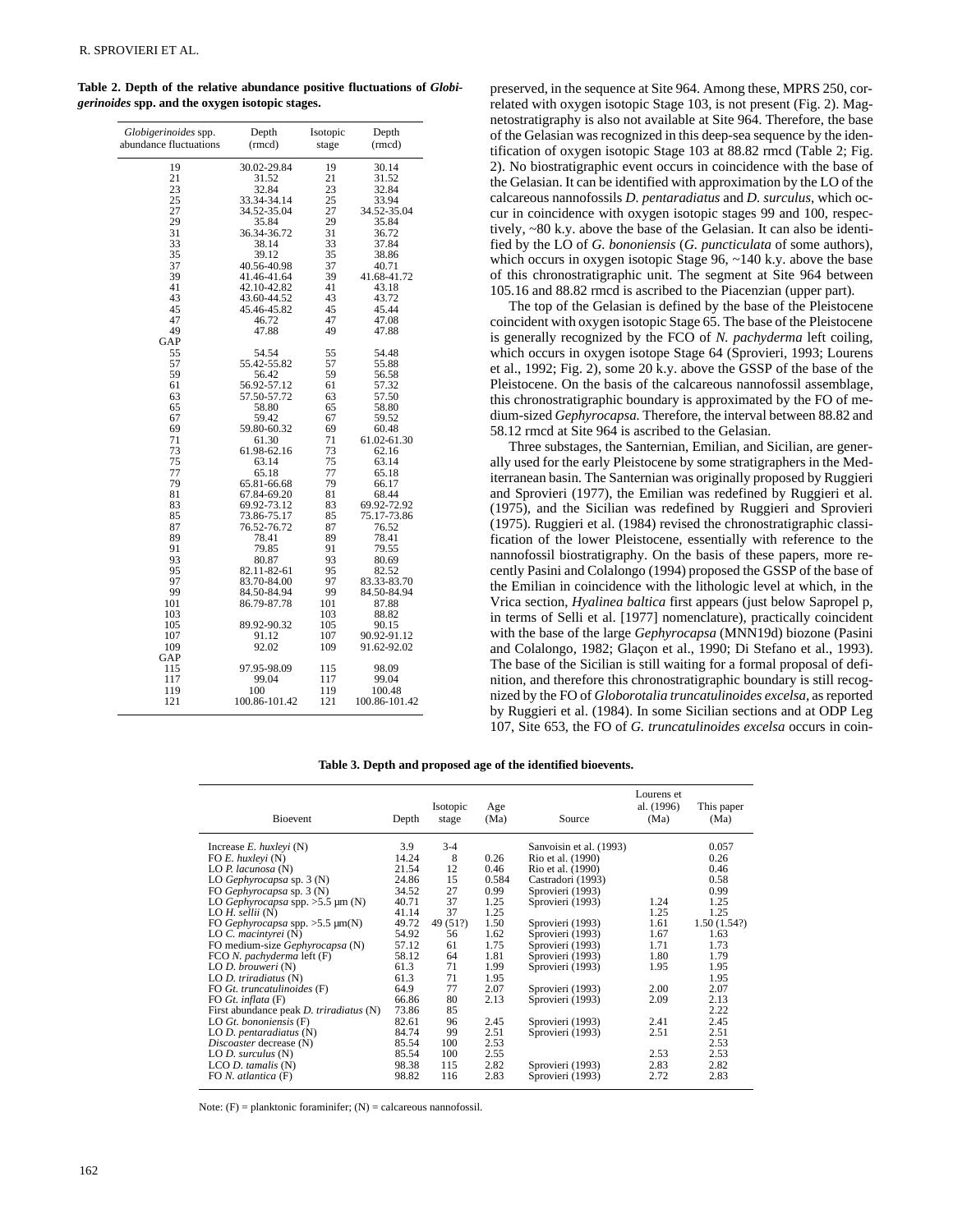

Figure 8. Correlation of the sequence at Site 964 to different Mediterranean sequences (amended from Sprovieri [1993]). *H. b.* = *Hyalinea baltica.*

cidence with oxygen isotopic Stage 35 (Sprovieri, 1993; Vergnaud-Grazzini et al., 1994). Because this taxon is usually rare or missing at this stratigraphic level (as at Site 964), this chronostratigraphic boundary may be well approximated by the base of the small *Gephyrocapsa* (MNN19e) biozone (Sprovieri, 1993), which occurs in oxygen isotopic Stage 37. Finally, the top of the Sicilian, coincident with the biocalcarenitic level that is rich in *Arctica islandica* and outcrops at Ficarazzi (type locality of the Sicilian), near Palermo (Sicily), is correlated with oxygen isotopic Stage 22 (Ruggieri et al., 1984; Vergnaud-Grazzini et al., 1994).

We therefore ascribe the interval between 58.12 and 49.72 rmcd to the Santernian, the interval between 49.72 and 40.71 rmcd to the Emilian, and the interval between 40.71 and 32.24 rmcd to the Sicilian. The sequence above this level is ascribed to the undistinguished Quaternary, with the segment between ~8 and 5 rmcd correlatable to oxygen isotopic Stages 5a–5e and ascribed to the Tyrrhenian Stage.

### **CONCLUSIONS**

In the composite sequence of ODP Site 964, integrated calcareous plankton biostratigraphy and cyclostratigraphy, based on relative abundance fluctuations of *Globigerinoides* spp. and oxygen isotope stages, provided an accurate resolution of the stratigraphic interval between slightly below the LCO of *D. tamalis* and the Holocene. All biozones already recognized in coeval Italian land sections and in the Tyrrhenian basin were identified. Their boundaries are isochronous, at least within the approximation of the time interval defined by the abundance fluctuations and oxygen isotopic stages, which in the Pliocene and lower part of the Pleistocene are correlated to the obliquity astronomical cycles. Each bioevent coincides with the same fluctuation already identified in those sequences. Compared with the correlation proposed by Sprovieri (1993), the LO of *D. brouweri,* previously correlated to isotopic stage/fluctuation 73, is now recognized in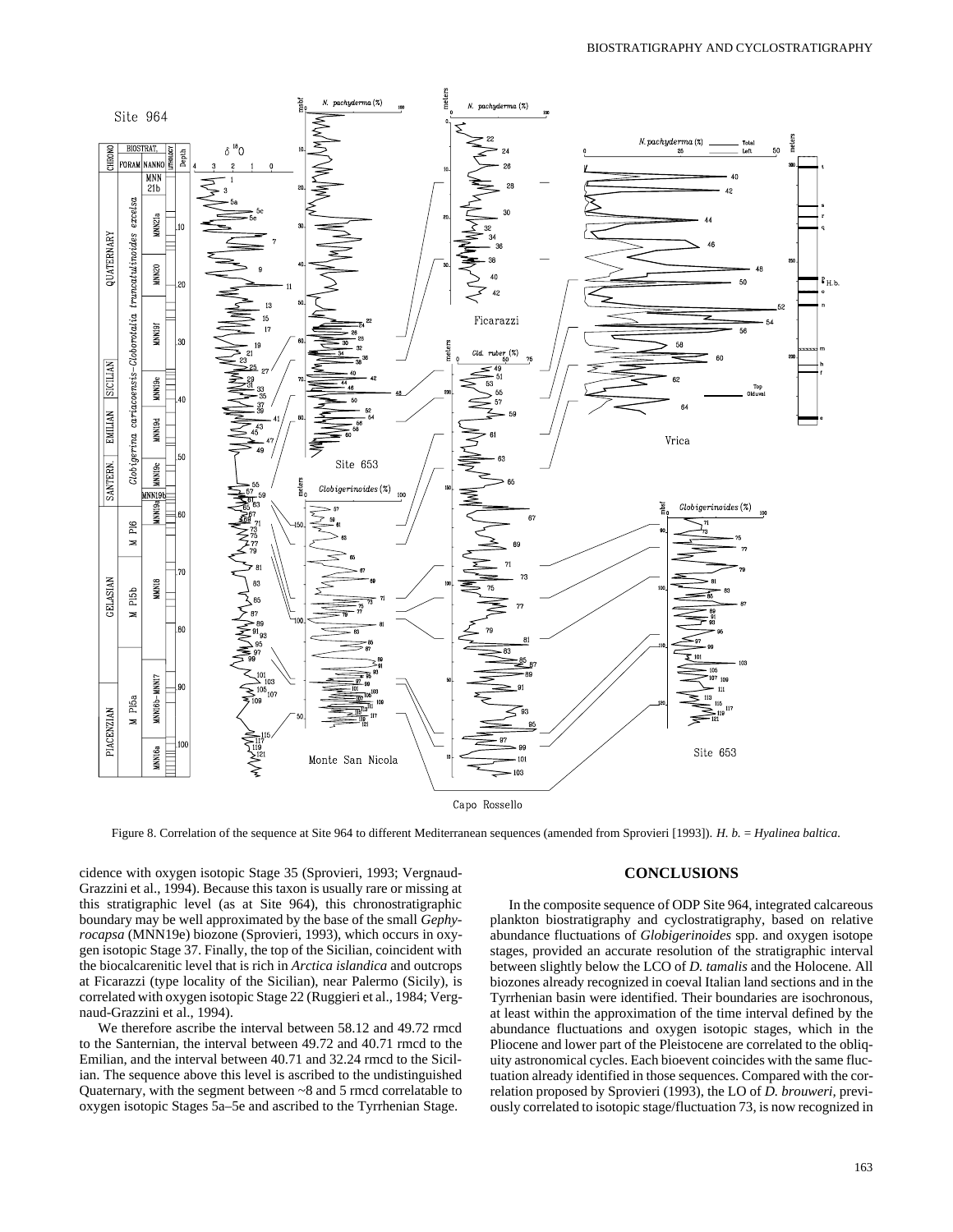

Figure 9. Proposed correlation between the sequence at Site 964 and the Singa section. Oxygen isotopic stages according to our interpretation are reported in roman type. Interpretation of Lourens et al. (1992) is reported in italics and parentheses. C. m. = Calcidiscus macintyrei; *N. pac.* s. = Neogloboquadrina pachyderma left coiling; D. b. = Discoaster brouweri; Gt. t. = Globorotalia truncatulinoides; Gt. i. = Globorotalia inflata; Gt. b. = Globorotalia bononiensis; D. p. = *Discoaster pentaradiatus*; d. *D.* = *Discoaster* decrease; *D. t. Discoaster tamalis*; *N. a.* = *Neogloboquadrina atlantica.*

coincidence with relative abundance fluctuation/oxygen isotopic Stage 71.

All the chronostratigraphic units between the upper part of the Piacenzian and the Holocene were identified. The base of the Gelasian, recognized in coincidence with the oxygen isotope Stage 103, is not characterized at Site 654 by a sapropel level, which identifies the GSSP of the base of the Gelasian in the Monte San Nicola stratotype section.

#### **ACKNOWLEDGMENTS**

This paper was supported by MURST funds 40% to Sprovieri and by Mediterranean 2000 Funds to M.B. Cita. We thank M.B. Cita and J. Backmann for the scientific review of the manuscript and Elsa Kapitan-White, who patiently reviewed the editorial part of the manuscript.

#### **REFERENCES**

Aguirre, E., and Pasini, G., 1985. The Pliocene-Pleistocene boundary. *Episodes,* 8:11−120.

- Castradori, D., 1993. Calcareous nannofossil biostratigraphy and biochronology in eastern Mediterranean deep-sea cores. *Riv. Ital. Paleontol. Stratigr.,* 99:107−126.
- Channell, J.E.T., Di Stefano, E., and Sprovieri, R., 1992. Calcareous plankton biostratigraphy, magnetostratigraphy and paleoclimatic history of the Plio-Pleistocene Monte S. Nicola section (Southern Sicily). *Boll. Soc. Paleontol. Ital.,* 31:351−382.
- Cita, M.B., 1973. Pliocene biostratigraphy and chronostratigraphy. *In* Ryan, W.B.F., Hsü, K.J., et al. *Init. Repts. DSDP,* 13 (Pt. 2): Washington (U.S. Govt. Printing Office), 1343−1379.
- ————, 1975. Studi sul Pliocene e gli strati di passaggoi dal Miocene al Pliocene, VII. Planktonic foraminiferal biozonation of the Mediterranean Pliocene deep sea record: a revision. *Riv. Ital. Paleontol. Stratigr.,* 81:527−544.
- Cita, M.B., Rio, D., and Sprovieri, R., in press. The Pliocene Series: chronology of the type Mediterranean record and standard chronostratigraphy. *In* Wrenn, J.H., and Suc, J.P. (Eds.), *Paleoecology, Climate and Sequence Stratigraphy of the Pliocene.* Am. Assoc. Strat. Palin., Spec. Vol.
- Di Stefano, E., Sprovieri, R., and Caruso, A., 1993. High resolution biochronology in the Monte Narbone Formation of the Capo Rossello section and the Mediterranean first occurrence of *Globorotalia truncatulinoides. Riv. Ital. Paleontol. Stratigr.,* 99:357−370.
- Glaçon, G., Rio, D., and Sprovieri, R., 1990. Calcareous plankton Pliocene-Pleistocene biostratigraphy in the Tyrrhenian Sea (Western Mediterra-